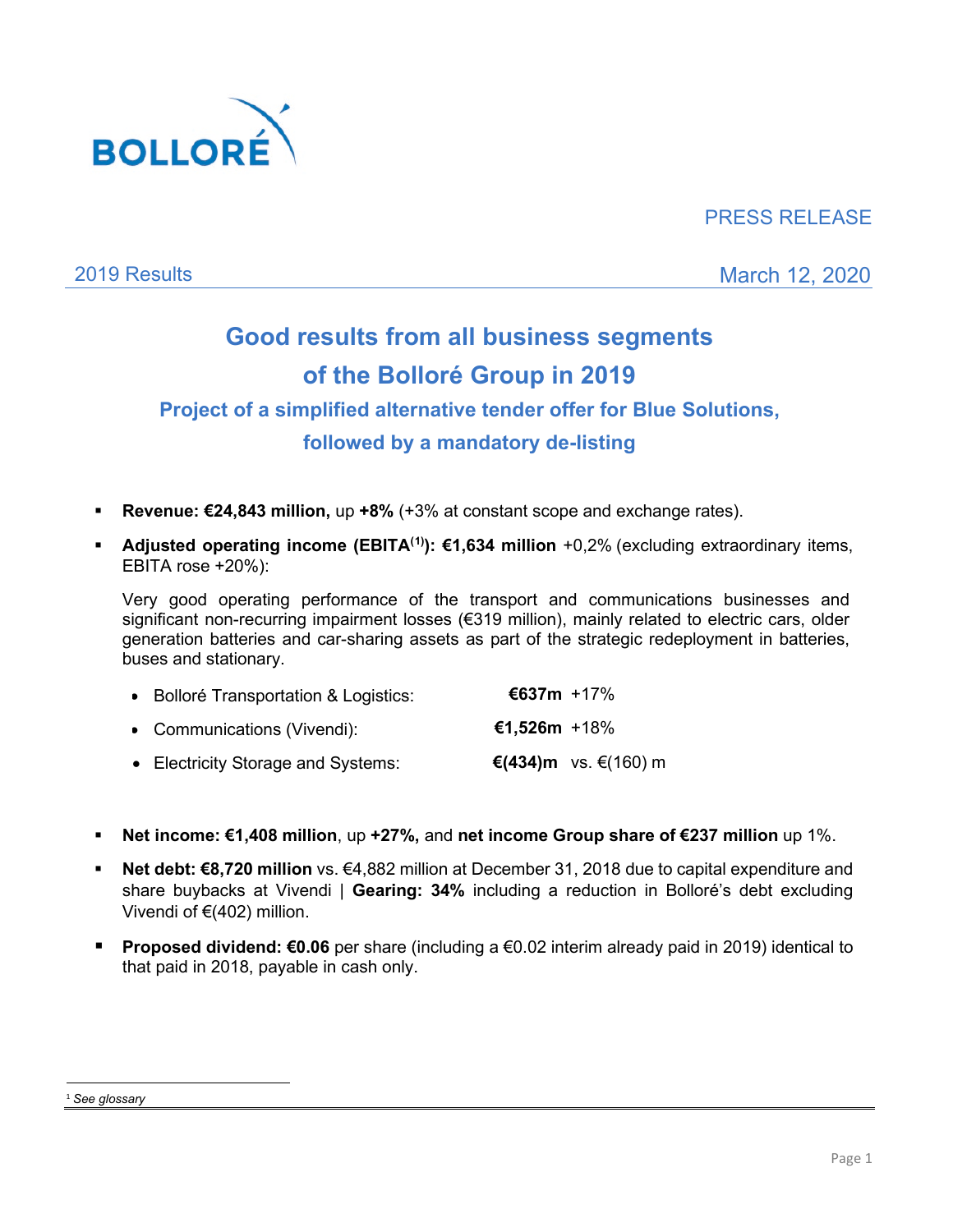#### 2019 Results

The Board of Directors of Bolloré, which met on March 12, 2020, approved the 2019 financial statements.

**2019 revenue amounted to €24,843 million,** up 3% at constant scope and exchange rates (+8% as reported), with:

- Transportation and Logistics down 2%:
	- Bolloré Logistics: -2% hampered by general declines in air and maritime volumes,
	- Bolloré Africa Logistics: -1% reflecting the contraction in logistics, partly offset by growth in port terminals;
- $\bullet$  Oil logistics: -2% in an environment of lower volumes and unfavorable weather events, despite a slight increase in the price of oil products;
- $\bullet$  Communications: growth of 6 %, attributable to Vivendi, which benefited from strong growth at UMG (+14 %);
- Electricity Storage and Systems: -5% due to the decline in the car-sharing business and dedicated terminals, partly offset by the growth in the bus, battery and telecom businesses.

On a reported basis, revenue was up 8%, which includes €878 million from changes in the scope of consolidation (consolidation of Editis and M7 at Vivendi), and €285m of foreign exchange impacts (mainly reflecting the rise of the U.S. dollar).

#### **Adjusted operating income (EBITA([2](#page-1-0)) ) was €1,634 million, up 0.2% (-5%(3) at constant scope and exchange rates) with:**

- $\clubsuit$  Transportation and logistics: +1[3](#page-1-1)%<sup>(3)</sup>, largely due to the good performance of port terminals;
- $\div$  Oil logistics: +64%, benefiting from higher earnings in distribution and storage;
- **Communications (Vivendi): +11% due to the very good performance of UMG;**
- Electricity Storage and Systems: recognition of €(269) million of extraordinary items, mostly in connection with the impairment losses mainly related to electric cars, older generation batteries and car-sharing assets and the discontinuation of car-sharing services in London and Indianapolis.

**Net financial income amounted to €17 million**, vs. €140 million in 2018, primarily reflecting lower revaluation of securities (Spotify, Tencent Music): +€139 million in 2019 vs. +€311 million in 2018, €(101) million in interest expenses on the IFRS 16 lease liability and €111 million of capital gains (Wifirst, Bolloré Ports France, etc.).

**The share of the net income of equity-accounted non-operating companies totaled €98 million,** compared with €172 million in 2018 primarily due to a lower contribution from Telecom Italia.

<span id="page-1-1"></span><span id="page-1-0"></span>*<sup>3</sup> Restated for the first-time application of IFRS 16, which had a positive impact of €74 million on EBITA, the variation was -9% for the Group, +9% for Bolloré Transportation & Logistics and +8% for Vivendi.*



*<sup>2</sup> See glossary*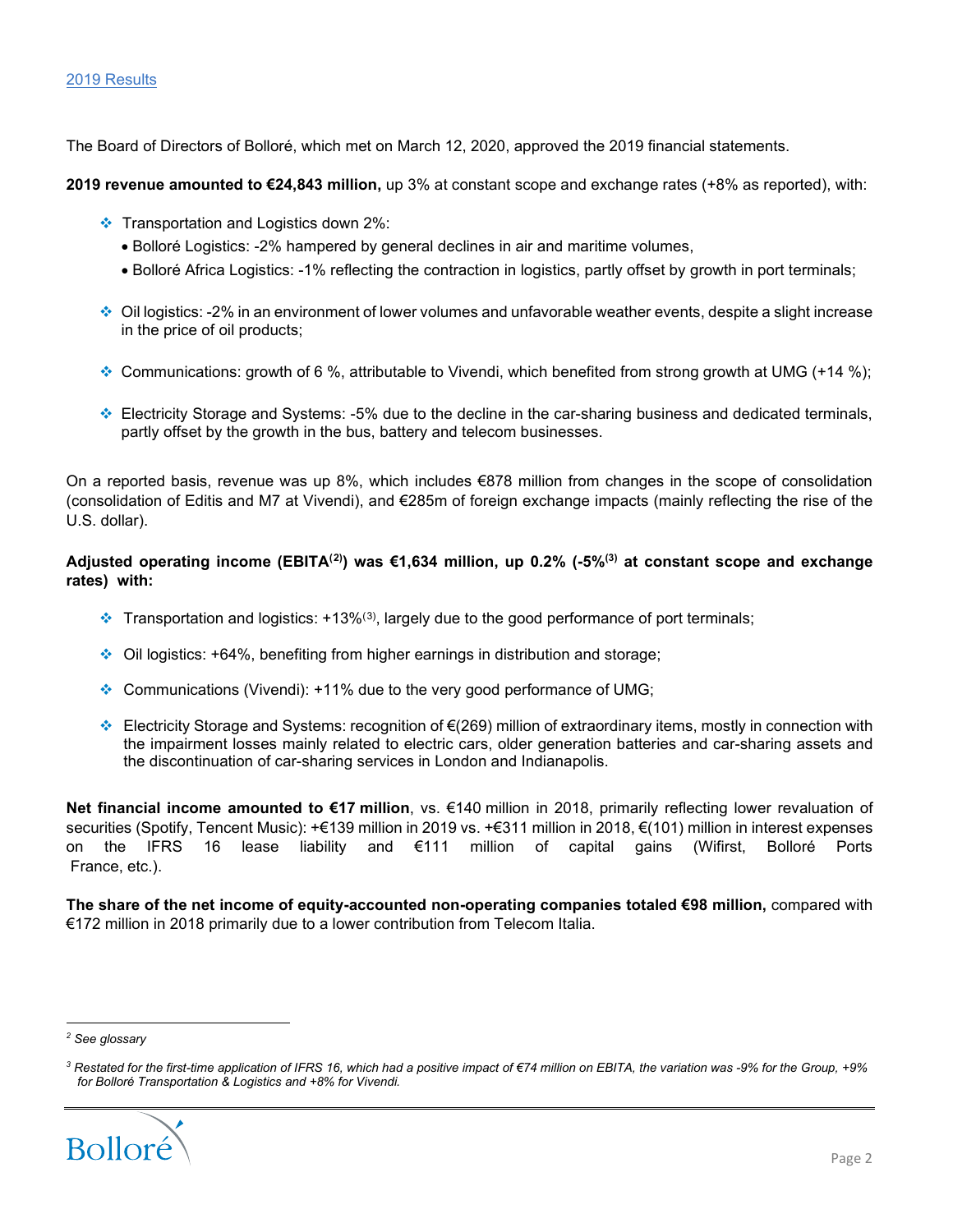After accounting for €35 million of tax income (vs. €(506) million of tax expense in 2018), attributable entirely to Vivendi, **consolidated net income was €1,408 million, vs.** €1,107 million in 2018. **Net income Group share amounted to €237 million,** compared with €235 million in 2018.

**Net debt was €8,720 million** vs. €4,882 million at December 31, 2018, due to acquisitions (Editis, M7, etc.) and Vivendi's shares buyback. **Bolloré's net debt excluding Vivendi decreased by €402 million** primarily due to disposals of shares (such as Wifirst) and of Bolloré Ports France.

**Shareholders' equity was €25,942 million** (€28,204 million as of December 31, 2018), reflecting the decline in Vivendi's shareowner's equity due to Vivendi's repurchase of 10% of its own shares for €3,0 billion. **The ratio of net debt to equity (gearing) was 34%**, compared with 17% at the end of 2018.

At January 31, 2020, **the Group's liquidity<sup>([4\)](#page-2-0)</sup>,** undrawn long term confirmed lines and liquid investments represented approximately €2.6 billion for Bolloré and €8.2 billion including Vivendi.

#### **Proposed dividend: €0.06 per share**

The General Shareholders' Meeting will be asked to distribute a dividend of €0.06 per share (including a €0.02 interim dividend already paid in 2019) identical to that paid in 2018, payable in cash only.

The ex-dividend date is set for June 4, 2020 and payment in cash will be made on June 8, 2020.

#### **Governance:**

In order to clarify the governance and respond to certain observations made by investors and agencies, Bolloré and Financière de l'Odet wish to change the composition of the Boards of Directors to make them:

- **smaller**:
	- Bolloré: 13 members as opposed to 19 members,
	- Financière de l'Odet: 15 members as opposed to 17 members.
- **more independent**:
	- separate independent directors between Bolloré and Financière de l'Odet,
	- limitation on seats held by legal entities,
	- changes to the Audit Committees and Appointments and Compensation Committees, so that they no longer include employee senior executives.
- **more female**:
	- Bolloré: 47% women,
	- Financière de l'Odet: appointment of 3 female directors to the Board of Directors of Financière de l'Odet.

The Bolloré Group intends to continue in the future to tailor its governance to fit the expectations of its shareholders.

#### **Simplified alternative tender offer for Blue Solutions, followed by a mandatory de-listing:**

 Blue Solutions, which had an initial public offering (IPO) in 2013 at €14.50 was the subject of a simplified tender offer in 2017, because of longer development times, at €17.00. Bolloré had committed to making a new tender in 2020 at the same price if the Blue Solution share price were to remain under 17 $\epsilon$ ;

*<sup>4</sup> excluding Vivendi.* 

<span id="page-2-0"></span>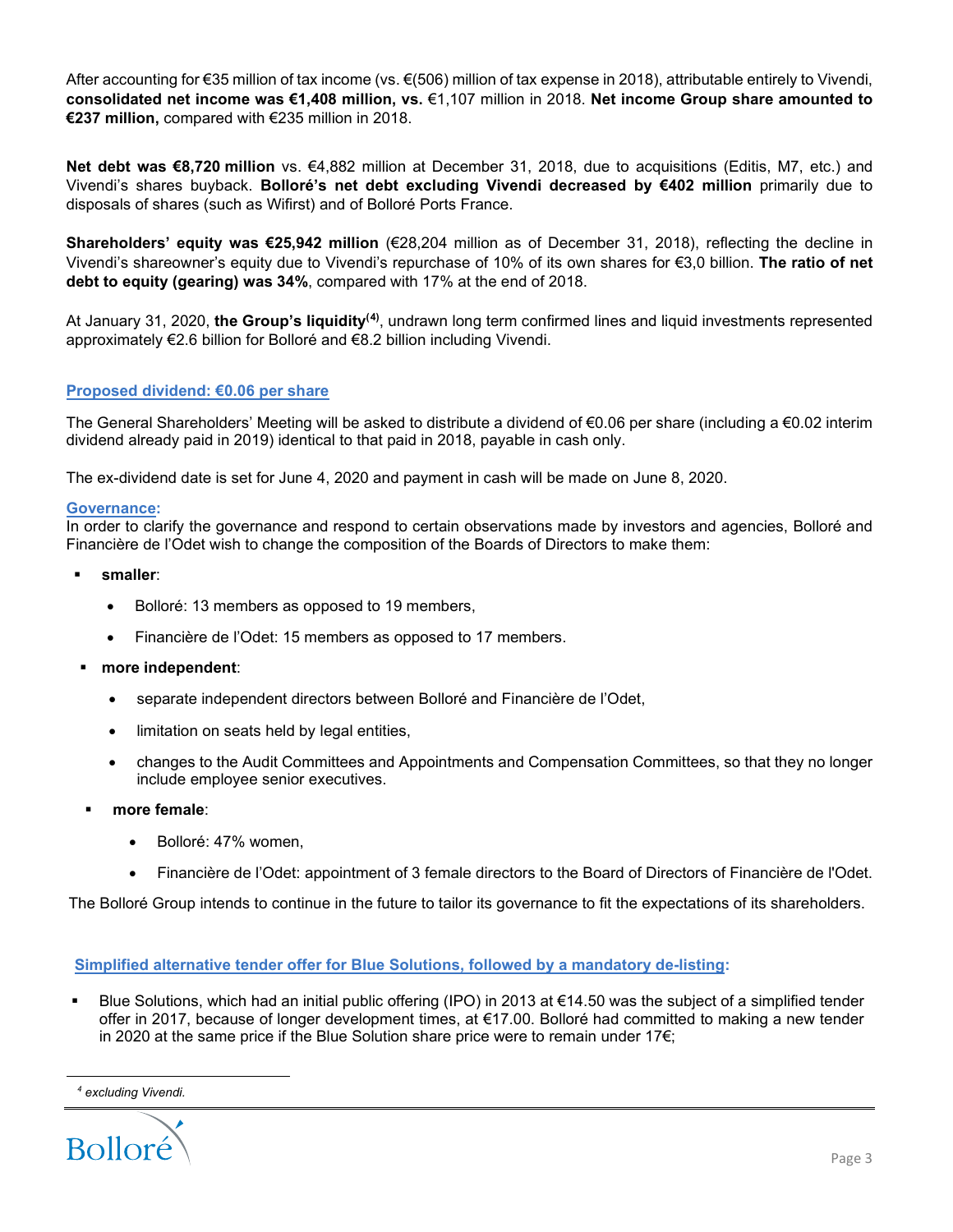- Blue Solutions share capital today is split between Bolloré (77.9%), Bolloré Participations (17.6%) which had subscribed to the initial share capital at the request of EDF and for the same amount - and the public (4.5%);
- As part of Blue Solutions' strategic repositioning in buses and stationary, and for reasons of economies and simplification (cost of a listed company, tax consolidation, etc.), today Bolloré has announced that would like in this tender offer to withdraw Blue Solutions from trading and offer those shareholders who would like to remain associated with the Group an alternative in Bolloré stock in exchange for the tender offer price of €17.00. The proposed parity would be 4.5 Bolloré shares for one share of Blue Solutions;
- Based on Blue Solutions' business plan, the recent contracts signed with Daimler and RTE, in particular, are expected to bring revenue up from €26 million in 2019 to €70 million in 2020 and to over €150 million starting in 2021, with an EBITDA that should turn positive in 2021;
- The first work done by Bolloré's banks based on this plan give a valuation of Blue Solutions of €14.00 per share. The tender offer at €17.00 means a premium of over 20%. The planned parity of 4.5 Bolloré shares for one share of Blue Solutions represents the average share price of Bolloré over the last six months as of March 2, 2020. In view of the recent stock markets evolution, this parity may evolve;
- Today the Blue Solutions Board of Directors has appointed, based on a proposal from the ad hoc committee gathering a majority of independent directors, the firm BM&A, represented by Mr Pierre Béal as an independent expert to examine the financial terms of the offer. The Bolloré Board of Directors has also appointed an ad hoc expert charged with examining the financial terms of the contribution of Bolloré Participations to the exchange option of the offer;
- In total, this deal would represent a maximum amount of €110 million if all the shareholders chose to be paid in cash and 29 million Bolloré shares (or less than 1% of the Bolloré share capital) if all opted for payment in shares. Bolloré Participations wishes to remain associated and has indicated that it will consider tendering for shares;
- Detailed information on the values and outlook of Blue Solutions will appear in the documentation of the tender offer.

#### **The provisional timetable is as follows:**

- **by May 2020**: filing of the tender offer by Bolloré;
- **sometime in May 2020**: the conclusion reached by the Blue Solutions Board of Directors about the offer based on the report of the firm BM&A, the independent expert;
- **end of May 2020**: compliance ruling by the AMF;
- **May 27, 2020**: Bolloré General Shareholders' Meeting authorizing the share capital increase as remuneration for the exchange option in the offer;
- **June 2020:** execution of the offer and mandatory de-listing of Blue Solutions.





 $\blacksquare$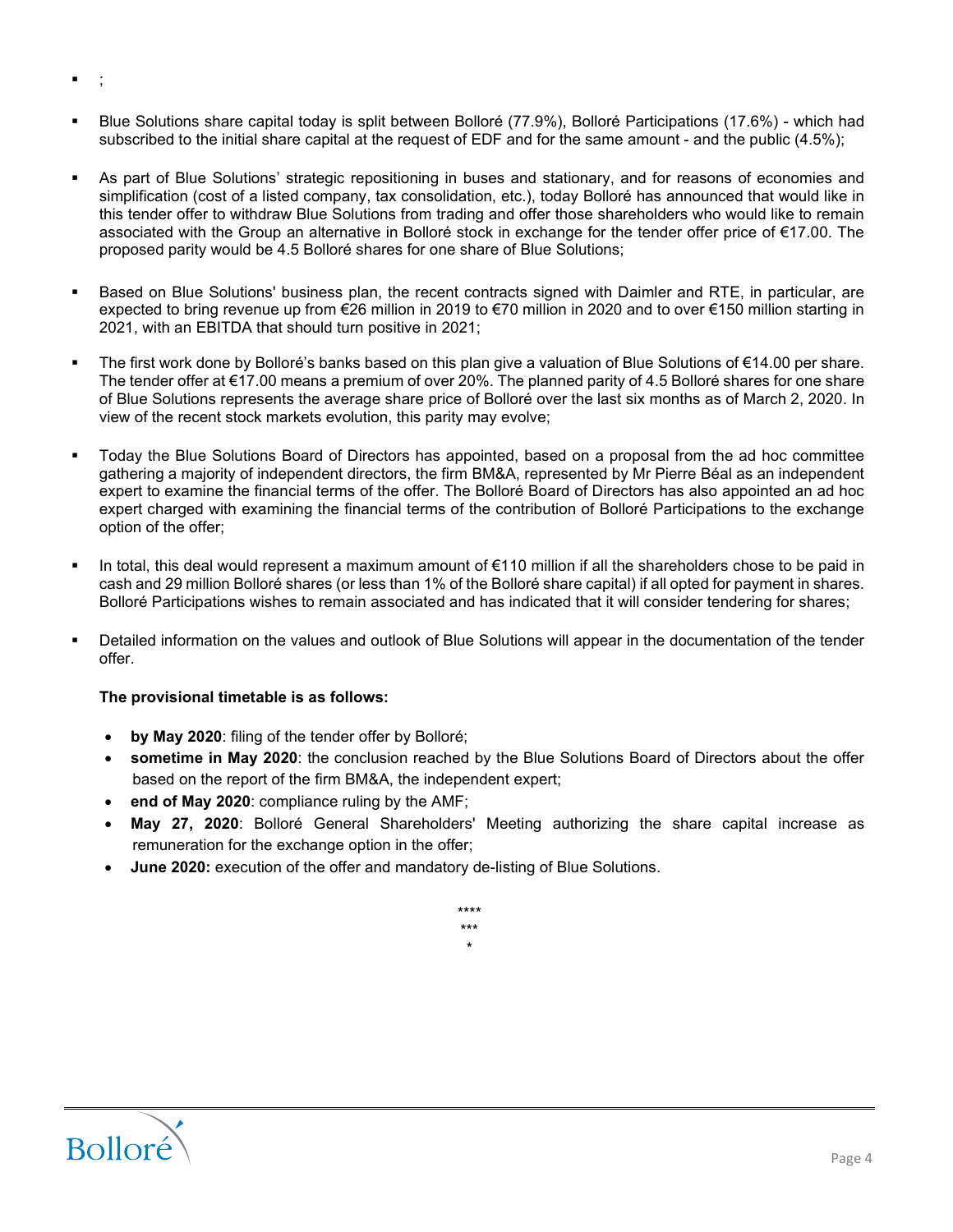### **Consolidated key figures for Bolloré**

| (in millions of euros)                                              | 2019     | 2018    | Change |
|---------------------------------------------------------------------|----------|---------|--------|
| Revenue                                                             | 24,843   | 23,024  | 8%     |
| EBITDA <sup>(1)</sup>                                               | 3,070    | 2,728   | 13%    |
| Depreciation and provisions                                         | (1, 436) | (1,097) | 31%    |
| Adjusted operating income (EBITA $(1)$ )                            | 1,634    | 1,630   | 0.2%   |
| Amortization resulting from PPA <sup>(1)</sup>                      | (375)    | (329)   | 14%    |
| <b>Operating income</b>                                             | 1,259    | 1,301   | (3%)   |
| of which equity-accounted operating companies                       | 23       | 23      | 4%     |
| Financial income                                                    | 17       | 140     | (88%)  |
| Share in net income of equity-accounted non-<br>operating companies | 98       | 172     | (43%)  |
| Taxes                                                               | 35       | (506)   |        |
| Net income                                                          | 1,408    | 1,107   | 27%    |
| Net income, Group share                                             | 237      | 235     | $1\%$  |
| Minority interests                                                  | 1,171    | 872     | 34%    |

|                             | December 31, 2019 | December 31, 2018 | Change $(\epsilon m)$ |
|-----------------------------|-------------------|-------------------|-----------------------|
| <b>Shareholders' equity</b> | 25,942            | 28,204            | (2, 262)              |
| of which Group share        | 9,088             | 9.234             | (146)                 |
| Net debt                    | 8,720             | 4.882             | 3,838                 |
| Gearing $(2)$               | 34%               | 17%               |                       |

*(1) See glossary.*

*(2) Gearing ratio = Net debt to shareholder equity.*

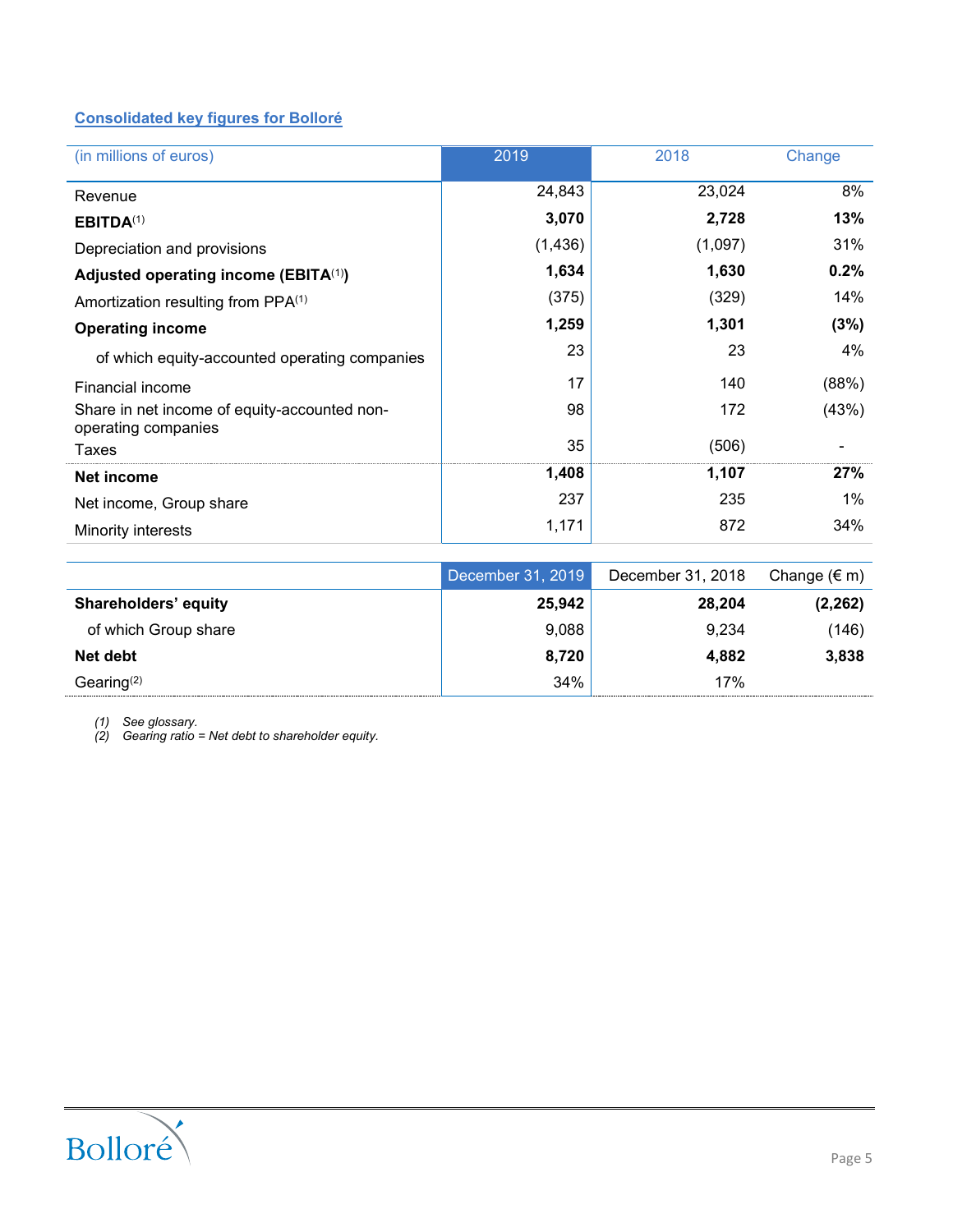#### **Ajusted operating income (EBITA) by activity**

| (in millions of euros)                                        | 2019  | 2018  | As<br>reported | Organic<br>growth <sup>(2)</sup> |
|---------------------------------------------------------------|-------|-------|----------------|----------------------------------|
| <b>Bolloré Transportation &amp; Logistics</b>                 | 637   | 545   | $+17%$         | $+17%$                           |
| Transportation and Logistics <sup>(1)</sup>                   | 580   | 511   | $+14%$         | $+13%$                           |
| Oil Logistics                                                 | 56    | 34    | +64%           | $+64%$                           |
| <b>Communications</b>                                         | 1.526 | 1.288 | $+18%$         | $+11%$                           |
| <b>Electricity Storage and Systems</b>                        | (434) | (160) |                |                                  |
| Other (agricultural assets, holding companies) <sup>(1)</sup> | (94)  | (43)  |                |                                  |
| <b>Total EBITA Bolloré Group</b>                              | 1.634 | 1.630 | +0.2%          | -4.9%                            |

*(1) Before Bolloré trademark fees.*

(2) *Restated for the first-time application of IFRS 16, which had a positive impact of €74 million on EBITA, the variation was -9% for the Group, +9% for Bolloré Transport & Logistics and +8% for Vivendi*.

A detailed presentation of the results is available [at www.bollore.com.](http://www.bollore.com/)

The audit procedures for the 2019 consolidated financial statements have been conducted and the certification report will be issued after the management report is reviewed

> \*\*\*\*\* \*\*\* \*

#### **Comparability of financial statements**

- $\div$  IFRS 16 "Leases"
	- Application as of January 1, 2019, without restatement of comparative periods.
	- Balance sheet recognition of right-of-use and lease liabilities in the amount of €2 billion.
	- The application of IFRS 16 had a positive impact of €74 M on the Group's EBITA at December 31, 2019 and a negative impact of €101 million on financial expenses (lease expense).
- ❖ Change in the scope of consolidation
	- Editis has been consolidated by Vivendi since February 1, 2019.
	- M7 has been consolidated by Canal+ group since September 12, 2019.
- $\triangle$  Change over time of main currencies

|            | 2019     | 2018     | Change |
|------------|----------|----------|--------|
| <b>USD</b> | 1.12     | 1.18     | 5%     |
| <b>GBP</b> | 0.88     | 0.89     | $1\%$  |
| <b>JPY</b> | 122.06   | 130.41   | 6%     |
| ZAR        | 16.17    | 15.61    | (4%)   |
| <b>NGN</b> | 405.47   | 427.23   | 5%     |
| CDE        | 1,868.27 | 1,933.59 | 3%     |